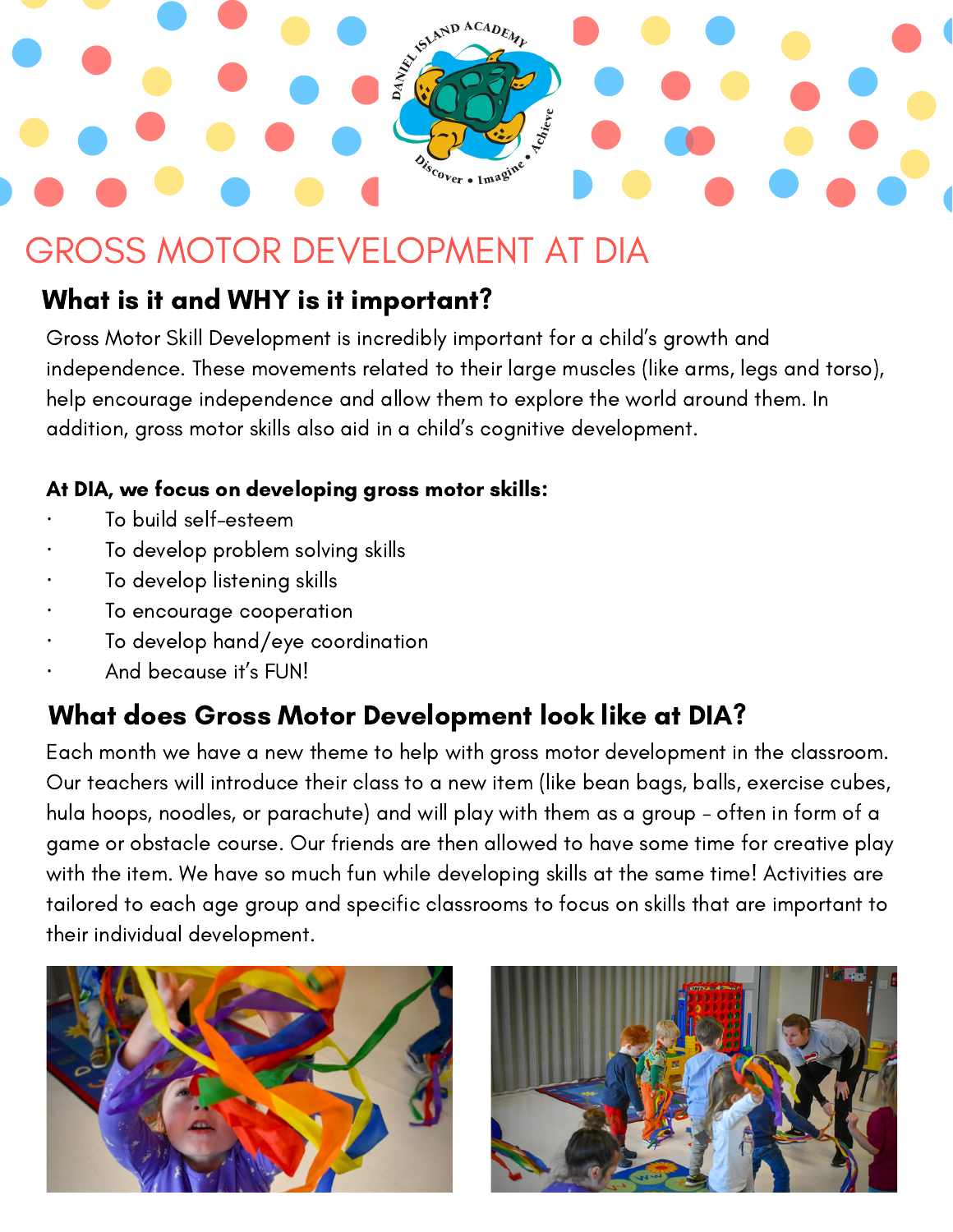

#### Developing Our Skills Outside!

DIA students are outside at least twice a day, for 45 minutes each, giving them the awesome opportunity to develop their gross motor skills in the sunshine! Our playground is divided into two areas, one for the toddlers and one for the preschoolers, filled with thoughtfully chosen age-appropriate equipment. With bikes to ride on, structures to climb on (under teacher supervision), and lots of space to run, jump, and skip, DIA kids develop their skills through play without even knowing it!



#### Here ' s how you can work on Gross Motor Development at home!

#### For Toddlers:

- Turn on your favorite music and have a dance party
- Roll the ball back and forth
- · Sing "Head, [Shoulders,](https://www.naeyc.org/resources/blog/moving-and-grooving-infants-and-toddlers) Knees and Toes"
- Jump like frogs
- · Kick a beach ball back and forth
- · Hit a balloon back and forth